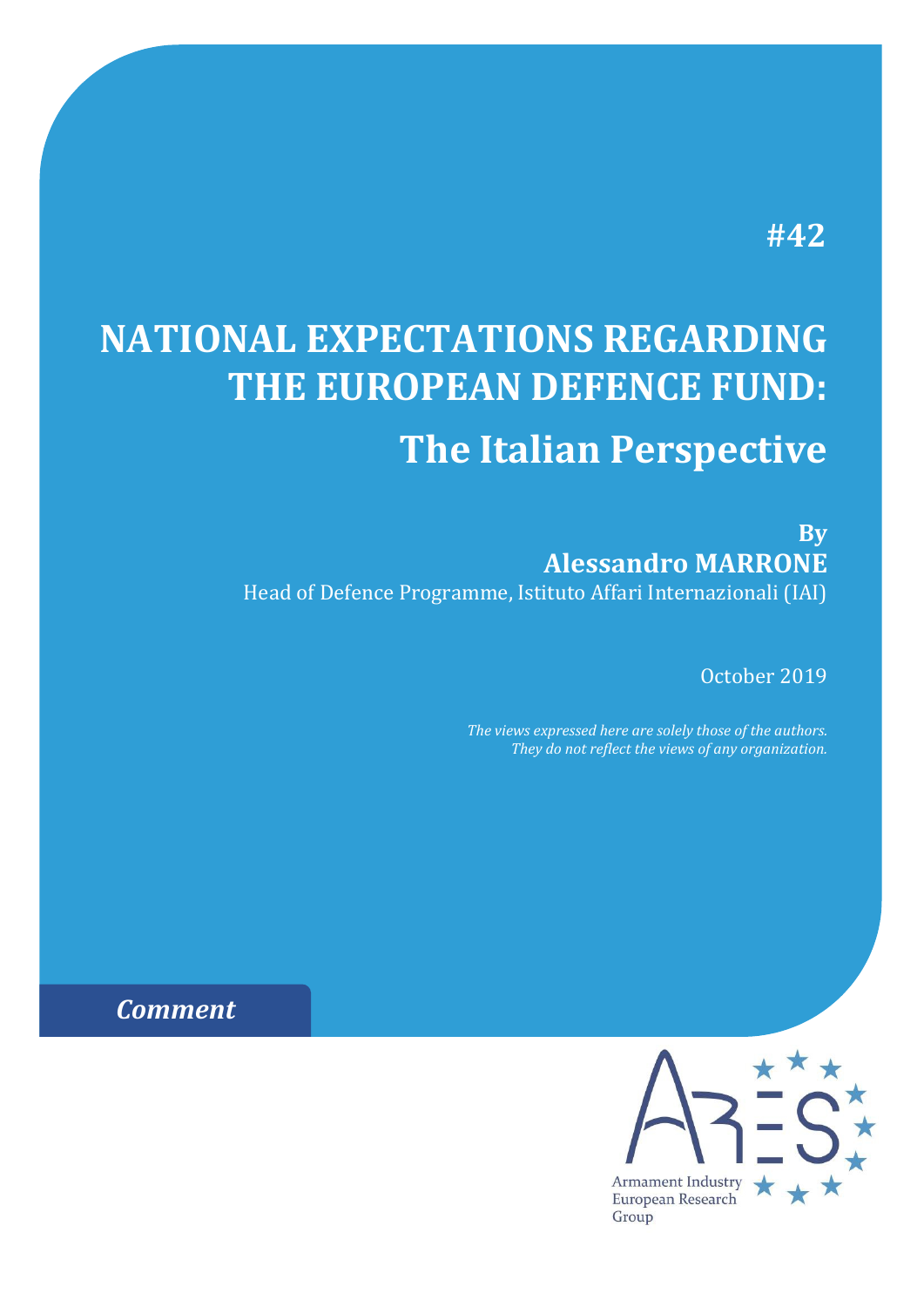## **ABSTRACT**

Italy's expectations on EDF are deeply-rooted in the institutional, military and industrial establishment, and are enhanced by the fact the pro-EU Partito Democratico has replaced sovereignist Lega within the renewed Italian government led by Giuseppe Conte. In particular, EDF is expected to drive more joint procurement among a large pool of member states, to enhance European defence industry's competitiveness and EU strategic autonomy. The Fund's governance should take into account the intergovernmental nature of defence domain, and thus involve the EU Military Committee and EDA, connect with PESCO, and be coherent with NATO Defence Planning Process. Because of Italy's defence industrial cooperation with both France and UK, EDF is expected to be open to London despite of Brexit. Finally, the work programme priorities should prioritize the satisfaction of armed forces' needs, particularly on components and technologies for major systems not affordable on a national basis.

*Keywords: Italy, EU, European Defence Fund, PeSCo, NATO, Conte government, European Defence Technological and Industrial Base, DG Defence, Brexit.* 

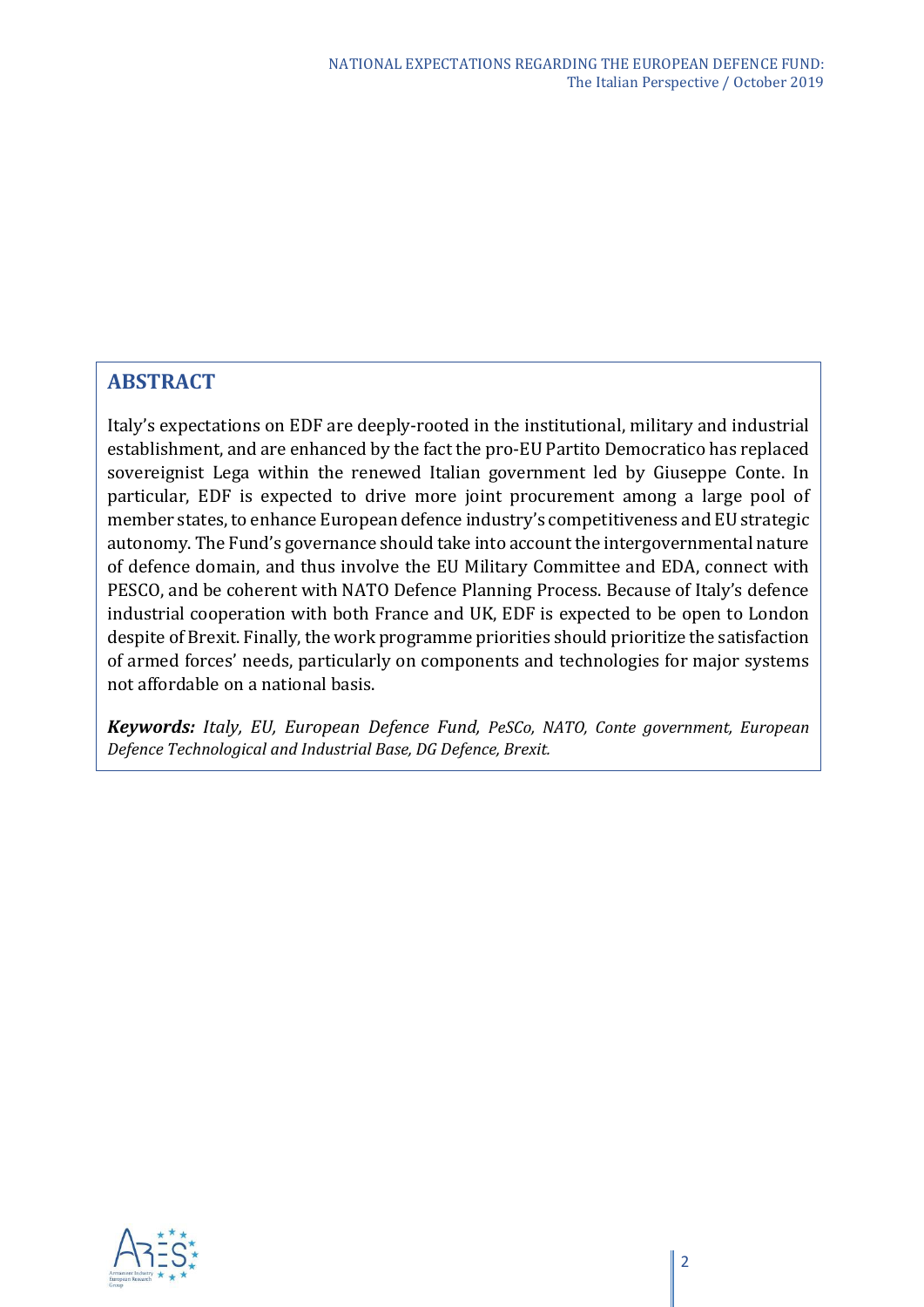### **INTRODUCTION TO ITALIAN EXPECTATIONS**

he country's expectations from the EDF are deeply rooted in the establishment, and the unexpected change of Italian government which occurred in 2019 is likely to further enhance them. In August, Deputy Prime Minister Matteo Salvini withdrew the support of its sovereignist party, the Lega, to the coalition executive formed in 2018 with the Movimento 5 Stelle (M5S) and chaired by Giuseppe Conte. As a result, a new government has been established by M5S and the progressive, pro-EU Partito Democratico (PD), still with Conte as Prime Minister. From the Partito Democratico, the new team features Lorenzo Guerini as Defence Minister, and former chair of the European Parliament's economic affairs committee Roberto Gualtieri as Minister of the Economy, in charge – among other things – of appointing the CEOs of major Italian companies such as Leonardo and Fincantieri. Because of the Lega-PD swap, the renewed Conte government has a much stronger pro-European attitude than its predecessor. That means in the near future more commitment to European defence cooperation and integration, and less tensions on other issues – i.e. migration or fiscal policies – which had negatively interfered with defence policy under the previous M5S-Lega government. On 19 September, Italy's decision to join the Paris-led European Intervention Initiative confirmed this trend, as well as a rapprochement with France. T

Such a pro-European shift is fully coherent with a quite stable set of expectations from the EDF, shared by institutional, military and industrial actors. First, the EDF is expected to enhance the competitiveness of the European Defence Technological Industrial Base (EDTIB), primarily in terms of technological innovation. The second well-recognised goal to achieve is a greater degree of strategic autonomy within the EU, although defence industrial cooperation with both the US and the UK is still much valued, particularly in the aeronautic sector with the F-35 and the Tempest. Notably, on 10 September 2019, Italy has joined the Tempest programme with the full support of Minister Guerini. Broadly speaking, the UK is one of the two major European partners for Italy when it comes to defence industry, along with France particularly in the space and naval sectors. Therefore, Rome expects to maintain these partnerships despite Brexit, including through the EDF openness to European third parties which bring substantial economic, defence and technological resources like the UK. Italy supported the EDF regulation already adopted and will call for its application in good faith towards the British. Also, the EDF is perceived as a driver for joint procurement by Member States. Here in particular the expectation is about robust and quite inclusive programmes with the buy-in of both large and middle Member States, according with, and beyond, the eligibility criteria of three entities from three Member States.

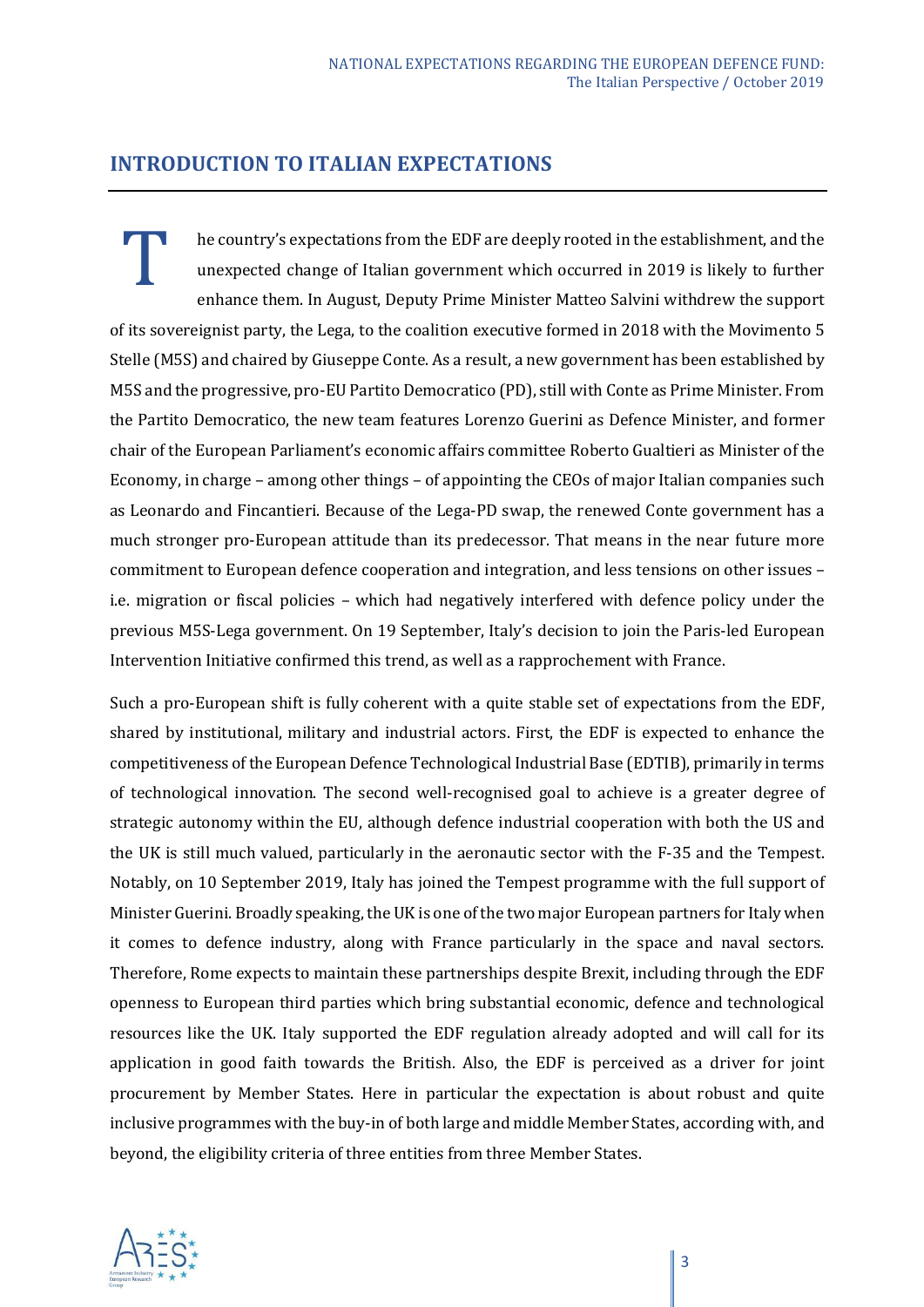Last but not least, the EDF should satisfy the need of European armed forces, hence the Italian demand that the military requirements outlined through the EU Military Committee and the European Defence Agency (EDA) will be duly taken into account in the work programme as well as in the projects' evaluation. Accordingly, the EDF should be strongly connected with PESCO, where groups of Ministries of Defence agree on cooperative projects mostly aimed towards capability development.

In terms of budget, the first expectation is to implement the EU plans to spend EUR 13 billion over the 2021-2027 horizon. Secondly, the Fund is expected to recognise Italy's technological and industrial capacities, as well as the fact that Rome is among the major financial contributors to the Fund itself. A Franco-German driver for industrial cooperation within the EDF is not a problem for Italy only if it is really open to other countries' participation already in the early phases, and generally speaking if an adequate degree of openness and competition is maintained within the Union. Finally, there is a great interest in Italy for EDF-related technological and industrial dynamics, and they will likely influence not only the private sector planning but also the Ministry of Defence procurement policy, including research and development activities.

#### **ON THE EDF GOVERNANCE**

Although the EDF formally falls within the community method and under the Commission's responsibility, the intergovernmental nature of the defence sector should be taken into account by the Fund. The armed forces' needs are inherently different from other public administration procurement, not least because of adversaries to fight through the use of force. Hence, security of supply and sensitiveness on operational and technological sovereignty inform Member States' preferences on procurement, and these preferences are crucial for the marketability of EDF output.

Such a reality should be somehow reflected in the Fund governance, via a formal link with the EU Military Committee and the EDA, as the first represents the apex of national militaries and the second, through the Capability Development Plan and the Defence Ministers' presence in its Steering Board, is the best available liaison with national interlocutors. In particular, both EDA and EUMC should participate as members in the committee tasked with the definition of the work programme (and not just as observer as it is currently the case for the Agency), in order to channel the synthesis of armed forces' needs into the EDF topics and call. Also, when reporting to this committee on the awards of projects, the Commission should take into account feedbacks for future selections, i.e. regarding the match between selected projects and both the work programme and the CDP.

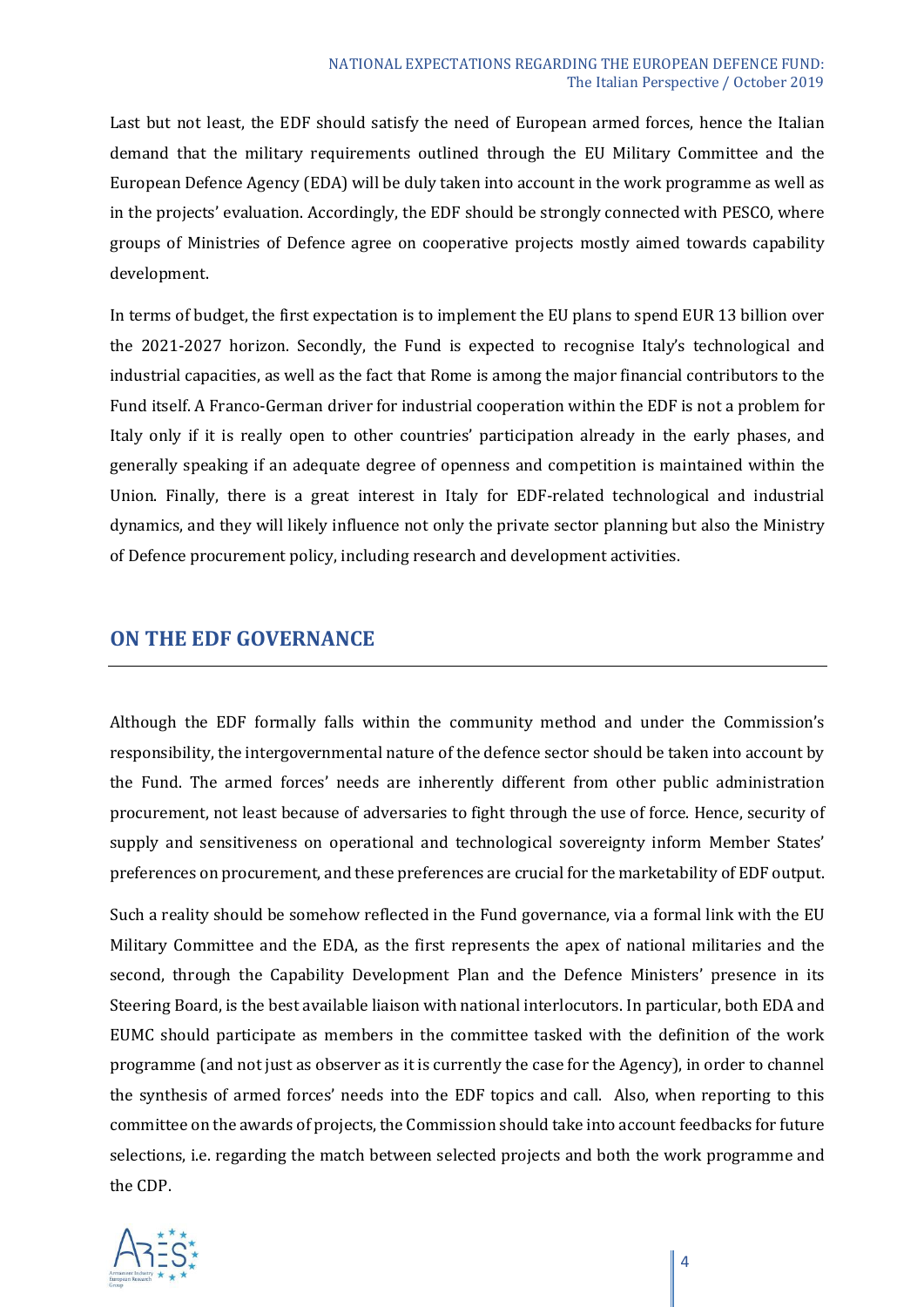#### **PREFERRED WORKING PROGRAMMES**

The definition of the EDF work programme needs an in-depth and careful assessment of both military and techno-industrial aspects. On the one hand, the need to ensure the marketability of EDF output calls the Fund to follow the procurement priorities agreed by Member States through the CDP, i.e. regarding the 11 priority categories and the 35 High Impact Capability Goals. This way, it should be coherent also with the NATO Defence Planning Process. In particular, the EDF should finance those more ambitious projects which are not feasible at a national – or even bilateral – level, that means major systems oriented to the high-end spectrum of conflict. Considering the EU political and legal constraints in this regard, the EDF should support those technologies and/or components, from radars to engines, which are key for the aforementioned systems but are less "kinetic" than, for instance, ordnances.

On the other hand, the EDF is a unique opportunity to link defence innovation not only with industries with dual-use technologies – i.e. in the space sector – but also with civilian technological breakthroughs in the digital world, from artificial intelligence to big data. The fact that between 4 and 8 per cent of EDF budget will be allocated to disruptive technologies is a positive step in this direction. Yet such an approach should not underestimate the fact that it is a European *Defence*  Fund, and the Member States' armed forces have significant and specific capability gaps to fill sooner than later.  $\blacksquare$